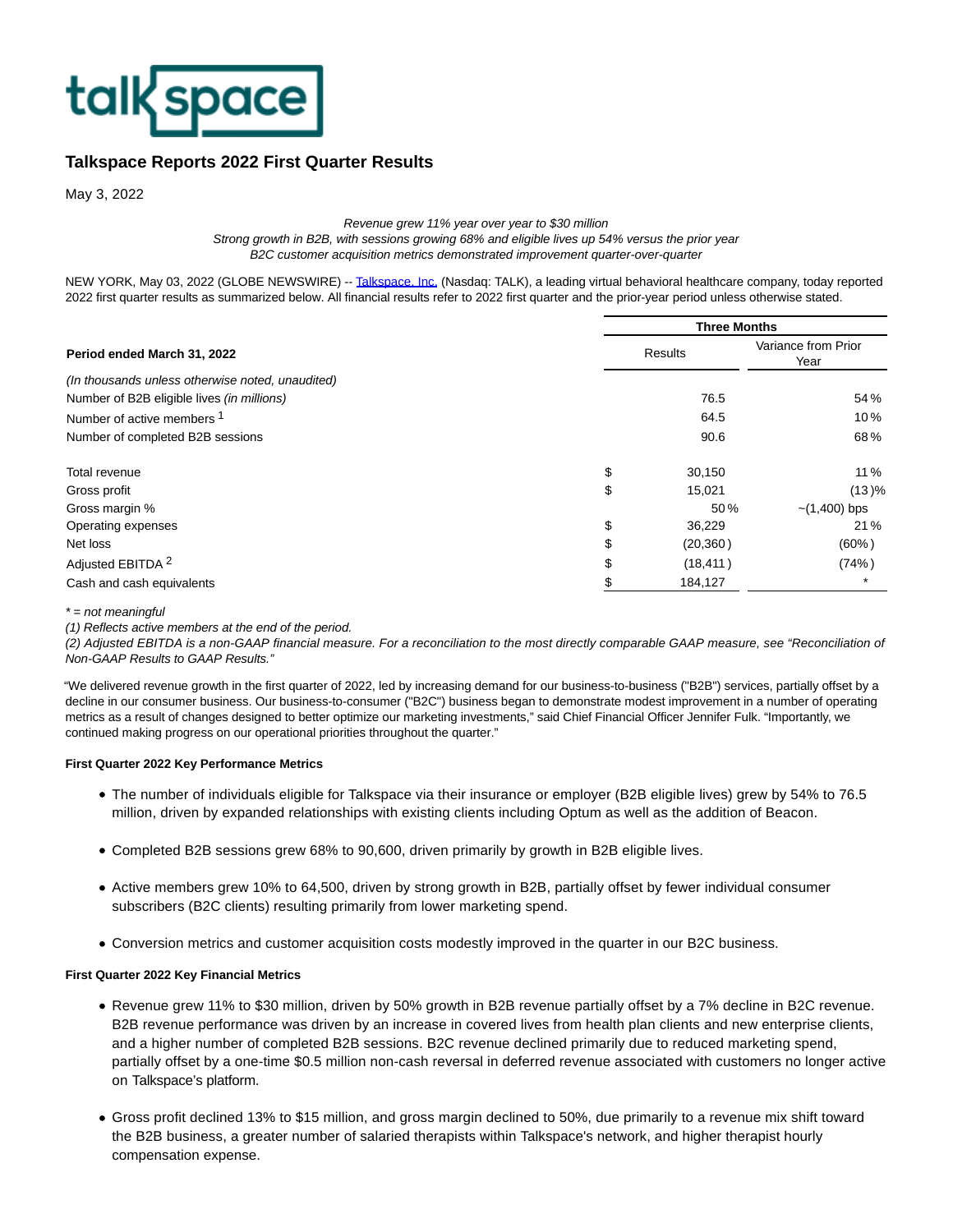Net loss was (\$20) million, compared to a net loss of (\$13) million in the prior-year period, driven primarily by increased general and administrative expenses and higher cost of revenues. Adjusted EBITDA loss was (\$18) million, compared to (\$11) million in the prior-year period.

### **Conference Call, Presentation Slides, and Webcast Details**

Visi[t investors.talkspace.com t](https://www.globenewswire.com/Tracker?data=rG1H_4QYzRwEYckpzQWIvjX8yKs6uqQCujVCPHfHnvAX60ziARSAnJAI1XwMvOYv2nOrXIWaEGmOHogFzCnGLOPvfXVXMOzimG7Syg6LGuAPEdOe1T33Gb0IOrKGHh6b6Ezzkfv0F-kbwf2Eob1UwwFqbEc2KGtftGc1_3iwgMthMAPG-p-ztCS0ycJjuleZVsGKfD2sdEpB8p0i4uBXsQ==)o view a presentation related to 2022 first quarter results and business outlook and listen to a conference call scheduled to begin at 5:00 p.m. ET on Tuesday, May 3, 2022. The conference call can also be accessed by dialing (888) 660-0107 for U.S. participants or (409) 216-0599 for international participants (participant code 5293204). A replay will be available shortly after the call's completion and remain available for approximately 90 days.

# **About Talkspace**

Talkspace is a leading virtual behavioral healthcare company enabled by a purpose-built technology platform. As a digital healthcare company, all care is delivered through an easy-to-use and fully encrypted web and mobile platform, consistent with HIPAA and other state regulatory requirements.

Today, the need for care feels more urgent than ever. When seeking treatment, whether it's psychiatry or adolescent, individual or couples therapy, Talkspace offers treatment options for almost every need. With Talkspace, members can send their dedicated therapists text, video, and voice messages anytime, from anywhere, and engage in live video sessions. As of March 31, 2022, over 2 million people have used Talkspace, and 76.5 million lives were covered for Talkspace through insurance and employee assistance programs or other network behavioral health paid benefit programs.

For more information about Talkspace commercial relationships, visi[t https://business.talkspace.com/.](https://www.globenewswire.com/Tracker?data=nhaXzoMc9JcBTGXZVMeWIMHWzvMMHvI-FO9-HMQzeZ5pUFyLRR4mLYcybSB8e72dnDE4aQMnz4Fl8KAo6OBkUroOW0BYDeQ4sfrI8djaZrPCg39wFr-E9rzvBDAcR1oz) To learn more about online therapy, please visit [https://www.talkspace.com/online-therapy/.](https://www.globenewswire.com/Tracker?data=nhaXzoMc9JcBTGXZVMeWIMdlhGCM5C7oj8bbblzc3zM00z3IJxExgyIDpJx3xDe69dTwiI7Wsoj2zJDB3ySMr-jNJE0qqeoNBvulIQdMrD7sEwhgrWuYTpe4vr6kvnvSAiTBeP6vbwSFn7_O5_6_Sg==) To learn more about Talkspace Psychiatry, please visit [https://www.talkspace.com/psychiatry.](https://www.globenewswire.com/Tracker?data=nhaXzoMc9JcBTGXZVMeWIMdlhGCM5C7oj8bbblzc3zNChVTjlOT_W32wWBM8ldpz8UI9CIXbfZHuCLkb0WxjfT8Js5QC27t0zP6fuvfzTmIYCNfG5WaKZ-ro3XtIdmoC)

#### **Forward Looking Statements**

This press release contains certain forward-looking statements within the meaning of the Private Securities Litigation Reform Act of 1995, as amended. All statements contained in this press release that do not relate to matters of historical fact should be considered forward-looking, including statements regarding our financial condition, anticipated financial performance, achieving profitability, business strategy and plans, market opportunity and expansion and objectives of our management for future operations. These forward-looking statements generally are identified by the words "anticipate," "believe," "contemplate," "continue," "could," "estimate," "expect," "forecast", "future", "intend," "may," "might", "opportunity", "plan," "possible", "potential," "predict," "project," "should," "strategy", "strive", "target," "will," or "would", the negative of these words or other similar terms or expressions. The absence of these words does not mean that a statement is not forward-looking. Forward-looking statements are predictions, projections and other statements about future events that are based on current expectations and assumptions and, as a result, are subject to risks and uncertainties. Many important factors could cause actual future events to differ materially from the forward-looking statements in this press release, including but not limited to: our history of losses; the rapid evolution of our business and the markets in which we operate; our ability to continue growing at the rates we have historically grown, or at all; the development of the virtual behavioral health market; COVID-19 and its impact on business and economic conditions; competition in our industry; and our relationships with affiliated professional entities to provide physician and other professional services. The foregoing list of factors is not exhaustive. You should carefully consider the foregoing factors and the other risks and uncertainties described under the caption "Risk Factors" in our Annual Report on Form 10-K for the annual period ended December 31, 2021 filed with the Securities and Exchange Commission ("SEC") on February 25, 2022, and our other documents filed from time to time with the SEC. These filings identify and address other important risks and uncertainties that could cause actual events and results to differ materially from those contained in the forward-looking statements. Forward-looking statements speak only as of the date they are made. Readers are cautioned not to put undue reliance on forward-looking statements, and we assume no obligation and do not intend to update or revise these forward-looking statements, whether as a result of new information, future events, or otherwise. We do not give any assurance that we will achieve our expectations.

#### **Financial Disclosures**

The financial results reported in this press release are unaudited and subject to change as additional information becomes available pending completion of the audit.

#### **Contacts**

For Investors: Mike Lovell, Senior Director Investor Relations 515-771-1585 [Mike.Lovell@Talkspace.com](https://www.globenewswire.com/Tracker?data=R7ZzJvB7wErqdKuhkbUmVqwbInkVVYTEKWK10h2DffCnqHUbSPDL8V9iMD8HDGZ-lOatFK_B0MOrFk1BEvayQY-0jh97NoMJYpD9rRcGJJ8=)

For Media: **SKDK** John Kim 310-997-5963 [jkim@skdknick.com](https://www.globenewswire.com/Tracker?data=YwTWwzRE1y9I8czPC9IFSBjVt1T_5UkV_r3G-2j3gz2jiFu3U8SBz1LCGKY6n17_YK5cbjW0-TzTB8EI150STA==)

> **Talkspace, Inc. Consolidated Statements of Operations (Unaudited)**

> > **Three Months Ended March 31, Variance**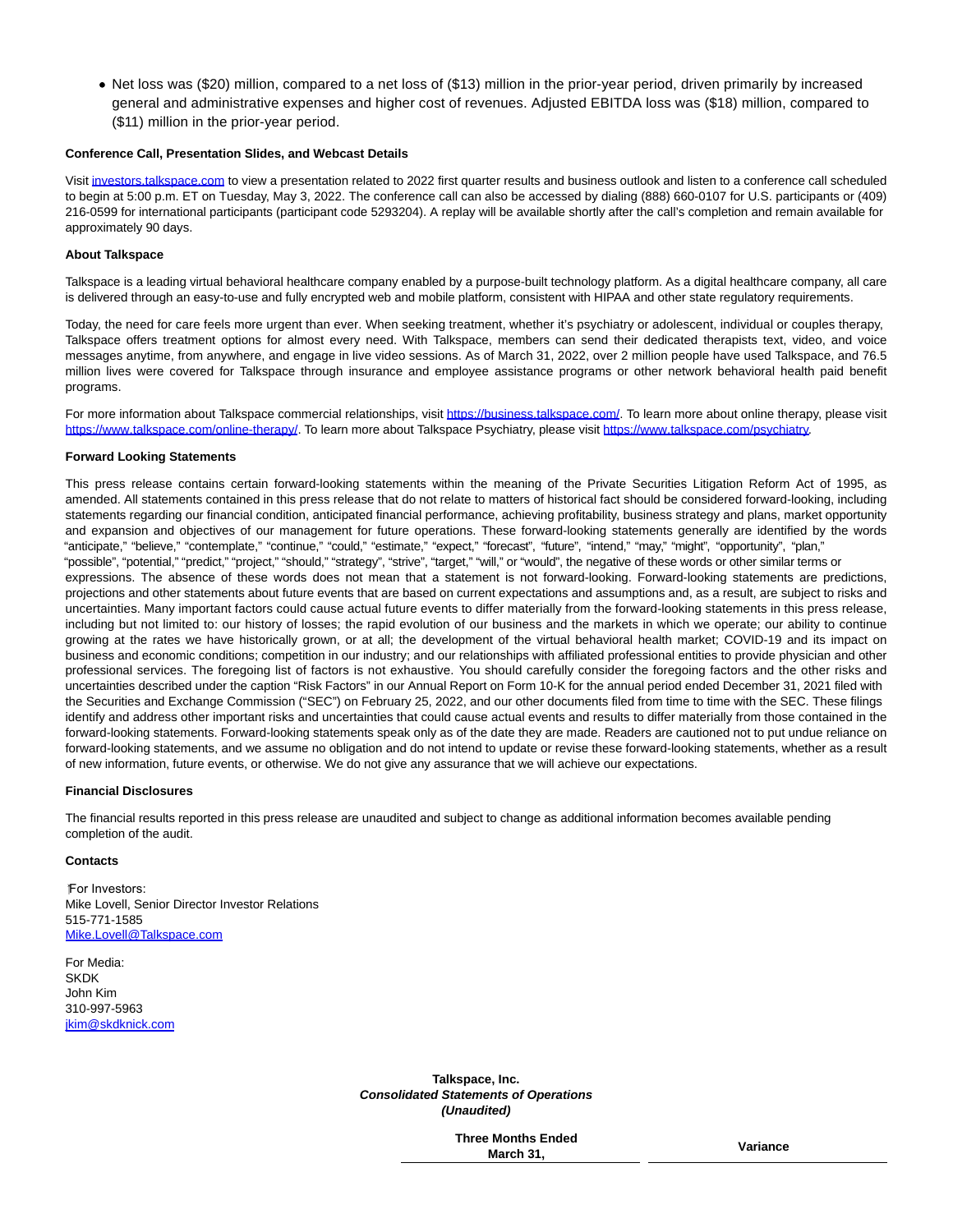|                                                                 | 2022         | 2021         | \$            | %      |
|-----------------------------------------------------------------|--------------|--------------|---------------|--------|
| (in thousands, except percentages, share and per share<br>data) |              |              |               |        |
| Consumer revenue                                                | \$<br>17,260 | \$<br>18,564 | \$<br>(1,304) | (7.0)  |
| Commercial revenue                                              | 12,890       | 8,593        | 4,297         | 50.0   |
| <b>Total revenue</b>                                            | 30,150       | 27,157       | 2,993         | 11.0   |
| Cost of revenues                                                | 15,129       | 9,814        | 5,315         | 54.2   |
| Gross profit                                                    | 15,021       | 17,343       | (2,322)       | (13.4) |
| Operating expenses:                                             |              |              |               |        |
| Research and development, net                                   | 5,035        | 2,964        | 2,071         | 69.9   |
| Clinical operations                                             | 1,776        | 2,077        | (301)         | (14.5) |
| Sales and marketing                                             | 21,408       | 22,251       | (843)         | (3.8)  |
| General and administrative                                      | 8,010        | 2,608        | 5,402         |        |
| Total operating expenses                                        | 36,229       | 29,900       | 6,329         | 21.2   |
| Operating loss                                                  | 21,208       | 12,557       | 8,651         | 68.9   |
| Financial (income) expense, net                                 | (869)        | 173          | (1,042)       |        |
| Loss before taxes on income                                     | 20,339       | 12,730       | 7,609         | 59.8   |
| Taxes on income                                                 | 21           | 8            | 13            |        |
| Net loss                                                        | \$<br>20,360 | \$<br>12,738 | \$<br>7,622   | 59.8   |
| Net loss per share $(1)$ :                                      |              |              |               |        |
| <b>Basic and Diluted</b>                                        | \$<br>0.13   | \$<br>0.93   | \$<br>(0.79)  | (85.7) |
| Weighted average number of common shares (1):                   |              |              |               |        |
| <b>Basic and Diluted</b>                                        | 154,083,443  | 13,762,205   |               |        |

\* = not meaningful

(1) Prior period results have been adjusted to reflect the exchange of Old Talkspace's common stock for Talkspace's common stock at an exchange ratio of approximately 1.134140 in June 2021 as a result of the Business Combination.

#### **Talkspace, Inc. Consolidated Balance Sheets**

|                                                | March 31, 2022 |               |
|------------------------------------------------|----------------|---------------|
| (in thousands)                                 | (Unaudited)    |               |
| <b>ASSETS</b>                                  |                |               |
| <b>CURRENT ASSETS:</b>                         |                |               |
| Cash and cash equivalents                      | \$<br>184,127  | \$<br>198,256 |
| Accounts receivable, net                       | 6,312          | 5,512         |
| Other current assets                           | 5,039          | 9,562         |
| <b>Total current assets</b>                    | 195,478        | 213,330       |
| Property and equipment, net                    | 633            | 624           |
| Intangible assets, net                         | 3,086          | 3,436         |
| Goodwill                                       | 6,134          | 6,134         |
| Other long-term assets                         | 82             | 82            |
| <b>Total assets</b>                            | 205,413<br>\$  | 223,606<br>\$ |
| LIABILITIES AND STOCKHOLDERS' EQUITY           |                |               |
| <b>CURRENT LIABILITIES:</b>                    |                |               |
| Accounts payable                               | \$<br>9,490    | \$<br>7,429   |
| Deferred revenues                              | 6,026          | 7,186         |
| Accrued expenses and other current liabilities | 10,234         | 12,562        |
| <b>Total current liabilities</b>               | 25,750         | 27,177        |
| <b>Warrant liabilities</b>                     | 3,195          | 4,070         |
| Other long-term liabilities                    | 191            | 86            |
| <b>Total liabilities</b>                       | 29,136         | 31,333        |
| Commitments and contingencies                  |                |               |
| STOCKHOLDERS' EQUITY:                          |                |               |
| Common stock                                   | 15             | 15            |
| Additional paid-in capital                     | 368,152        | 363,788       |
| Accumulated deficit                            | (191, 890)     | (171, 530)    |
| Total stockholders' equity                     | 176,277        | 192,273       |
| Total liabilities and stockholders' equity     | 205,413<br>\$  | \$<br>223,606 |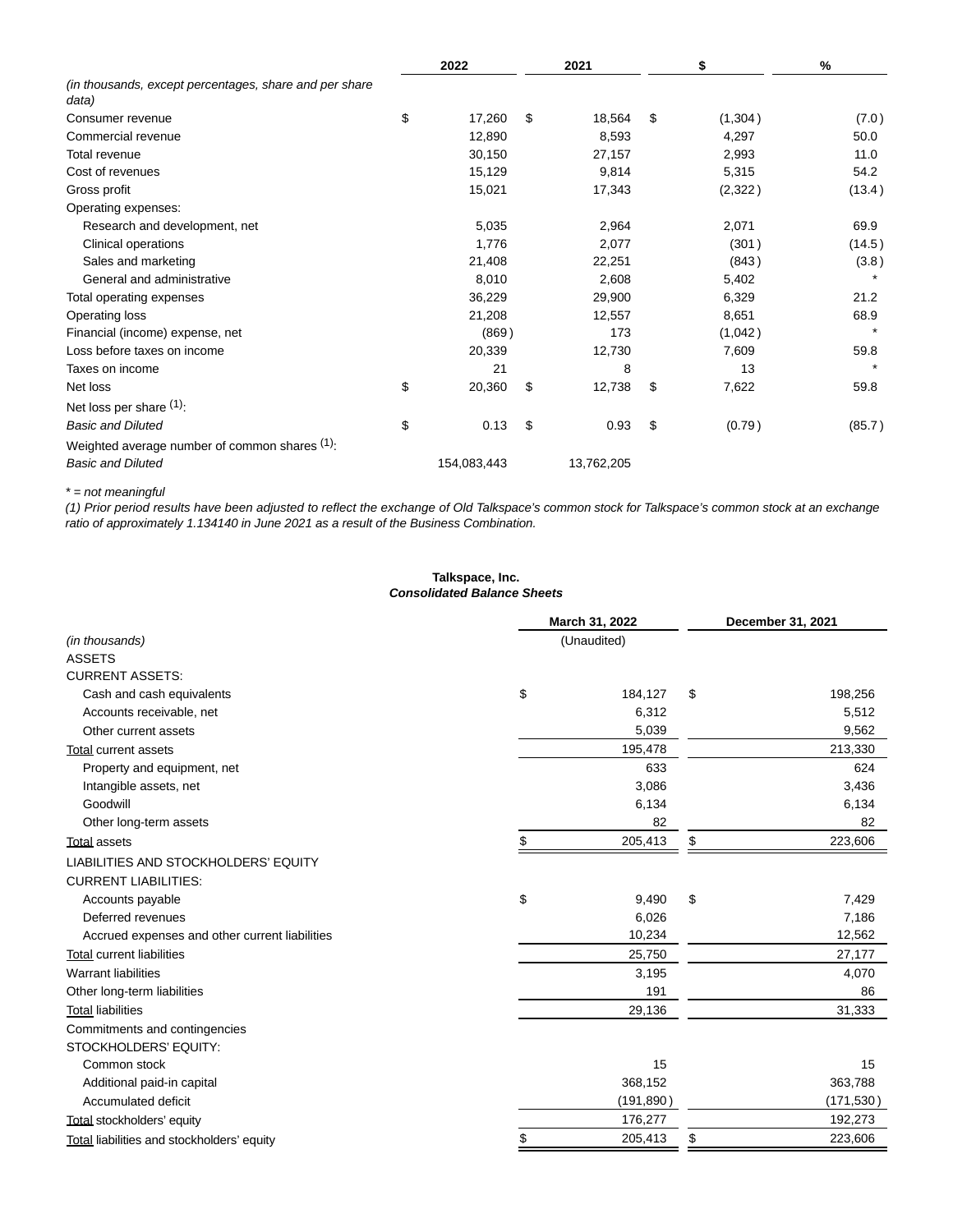# **Talkspace, Inc. Consolidated Statements of Cash Flows (Unaudited)**

|                                                                             | <b>Three Months Ended</b><br>March 31, |               |      |           |  |
|-----------------------------------------------------------------------------|----------------------------------------|---------------|------|-----------|--|
| (in thousands)                                                              |                                        | 2022          | 2021 |           |  |
| <b>Cash flows from operating activities:</b>                                |                                        |               |      |           |  |
| Net loss                                                                    | \$                                     | $(20,360)$ \$ |      | (12, 738) |  |
| Adjustments to reconcile net loss to net cash used in operating activities: |                                        |               |      |           |  |
| Depreciation and amortization                                               |                                        | 429           |      | 462       |  |
| Stock-based compensation                                                    |                                        | 2,368         |      | 1,513     |  |
| Warrant issuance cost and change in fair value                              |                                        | (875)         |      |           |  |
| Increase in accounts receivable, net                                        |                                        | (800)         |      | (1,666)   |  |
| Decrease (increase) in other current assets                                 |                                        | 4,923         |      | (1,076)   |  |
| Increase in accounts payable                                                |                                        | 2,061         |      | 7,030     |  |
| (Decrease) increase in deferred revenues                                    |                                        | (1,160)       |      | 2,878     |  |
| Decrease in accrued expenses and other current liabilities                  |                                        | (1,837)       |      | (282)     |  |
| Increase in other long-term liabilities                                     |                                        | 105           |      |           |  |
| Net cash used in operating activities                                       |                                        | (15, 146)     |      | (3,879)   |  |
| <b>Cash flows from investing activities:</b>                                |                                        |               |      |           |  |
| Purchase of property and equipment                                          |                                        | (88)          |      | (319)     |  |
| Net cash used in investing activities                                       |                                        | (88)          |      | (319)     |  |
| Cash flows from financing activities:                                       |                                        |               |      |           |  |
| Payment of deferred issuance costs                                          |                                        |               |      | (75)      |  |
| Proceeds from exercise of stock options                                     |                                        | 2,063         |      | 797       |  |
| Payments for employee taxes withheld related to vested stock-based awards   |                                        | (558)         |      |           |  |
| Net cash provided by financing activities                                   |                                        | 1,505         |      | 722       |  |
| Net decrease in cash and cash equivalents                                   |                                        | (13, 729)     |      | (3,476)   |  |
| Cash and cash equivalents at the beginning of the period                    |                                        | 198,256       |      | 13,248    |  |
| Cash and cash equivalents at the end of the period (1)                      | \$                                     | 184,527       | \$   | 9,772     |  |

(1) As of March 31, 2022, amount includes restricted cash of \$0.4 million maintained in a short-term certificate of deposit account and included within other current assets in the condensed consolidated balance sheet.

# **Non-GAAP Financial Measures**

In addition to our financial results determined in accordance with GAAP, we believe adjusted EBITDA, a non-GAAP measure, is useful in evaluating our operating performance. We use adjusted EBITDA to evaluate our ongoing operations and for internal planning and forecasting purposes. We believe that this non-GAAP financial measure, when taken together with the corresponding GAAP financial measures, provides meaningful supplemental information regarding our performance by excluding certain items that may not be indicative of our business, results of operations or outlook. We believe that the use of adjusted EBITDA is helpful to our investors as it is a metric used by management in assessing the health of our business and our operating performance. However, non-GAAP financial information is presented for supplemental informational purposes only, has limitations as an analytical tool and should not be considered in isolation or as a substitute for financial information presented in accordance with GAAP. In addition, other companies, including companies in our industry, may calculate similarly titled non-GAAP measures differently or may use other measures to evaluate their performance, all of which could reduce the usefulness of our non-GAAP financial measure as a tool for comparison. A reconciliation is provided below for this non-GAAP financial measure to net loss, the most directly comparable financial measure stated in accordance with GAAP. Investors are encouraged to review our GAAP financial measure and the reconciliation of our non-GAAP financial measure to its most directly comparable GAAP financial measure, and not to rely on any single financial measure to evaluate our business.

# **Adjusted EBITDA**

Adjusted EBITDA is a key performance measure that our management uses to assess our operating performance. Because adjusted EBITDA facilitates internal comparisons of our historical operating performance on a more consistent basis, we use this measure for business planning purposes and in evaluating acquisition opportunities.

We calculate adjusted EBITDA as net loss adjusted to exclude (i) interest and other expenses (income), net, (ii) tax benefit and expense, (iii) depreciation and amortization (iv) stock-based compensation expense and (v) certain non-recurring expenses, where applicable.

# **Talkspace, Inc. Reconciliation of Non-GAAP Results to GAAP Results**

**Three Months Ended**